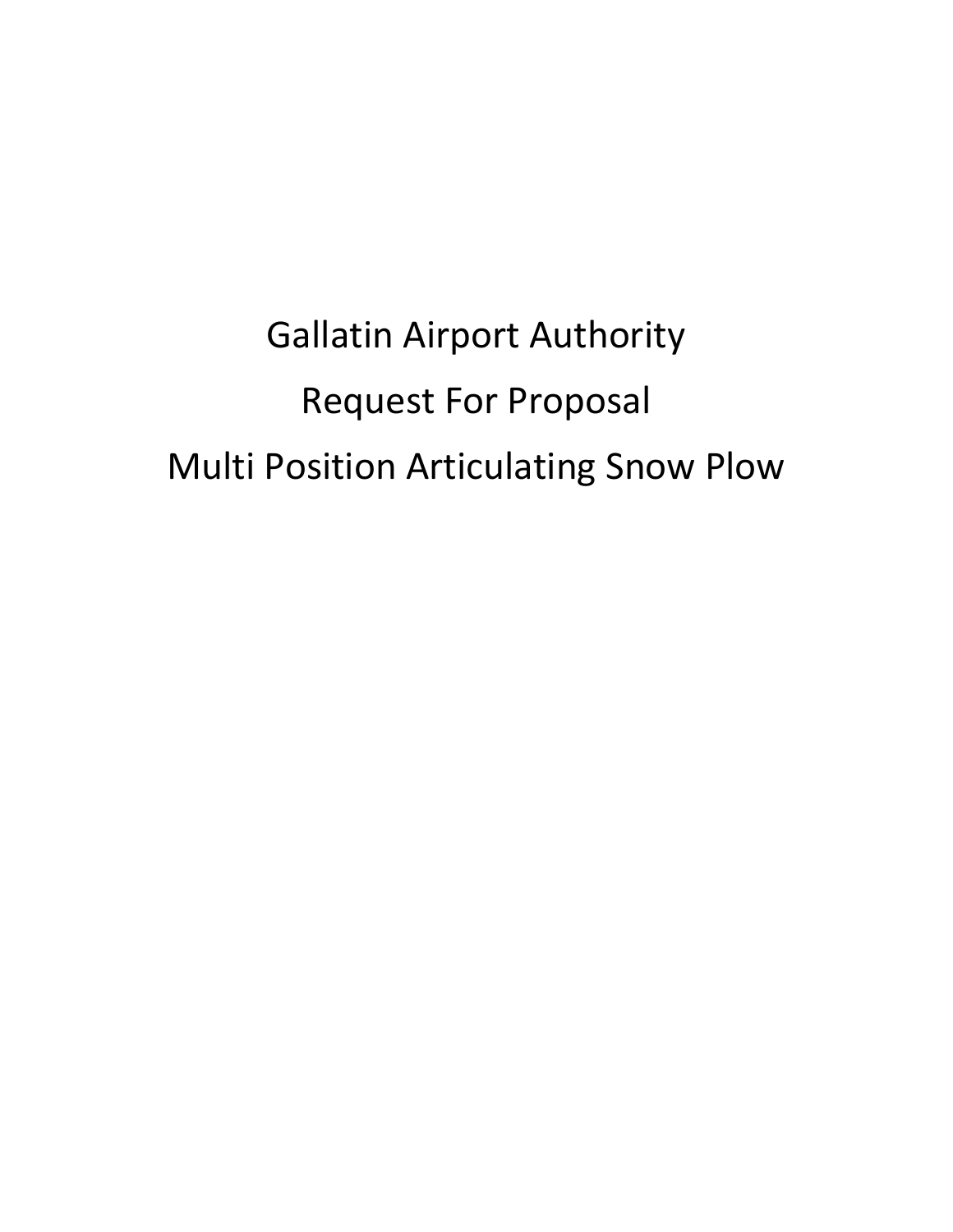#### **1.0 Introduction**

The Gallatin Airport Authority is requesting proposals to purchase multi position articulating snow plow for use on a Volvo L120 Wheel loader with JRB attachments from Paladin.

## **2.0 Specifications**

Unit must be new and un-used. The multi position articulating snow plow shall be 36 feet in length (20 foot moldboard and two, 8 foot articulating hydraulic wings). It shall be built of new "heavy duty" material and suited for continuous work under extreme conditions of snow removal.

## **3.0 Proposal Submittal and Requirements**

Provide one original and one copy of your proposal. Include the following information in your proposal-

- Completed Proposal Form. Note the price must include all options requested and provided in Attachment A
- Completed Attachment A Specifications
- Brochure / Sales literature on the exact unit you are proposing. If you are providing information on a product line, clearly note on the literature which line you are proposing.

Failure to provide all requested information may result in the rejection of your proposal.

# **4.0 Contact Information**

Technical Specifications Charles Lee - Airfield, Landside and Equipment Maintenance Manager [charles.lee@bozemanairport.com](mailto:charles.lee@bozemanairport.com) (406) 388-6632

# **5.0 Clarification and Revisions to the Specifications and Requirements**

Proposer must examine the RFP documents carefully and before submitting a Proposal may request from the Gallatin Airport Authority's contact person(s) additional information or clarification. A Proposer's failure to request additional information or clarification shall preclude the Proposer from subsequently claiming any ambiguity, inconsistency, or error.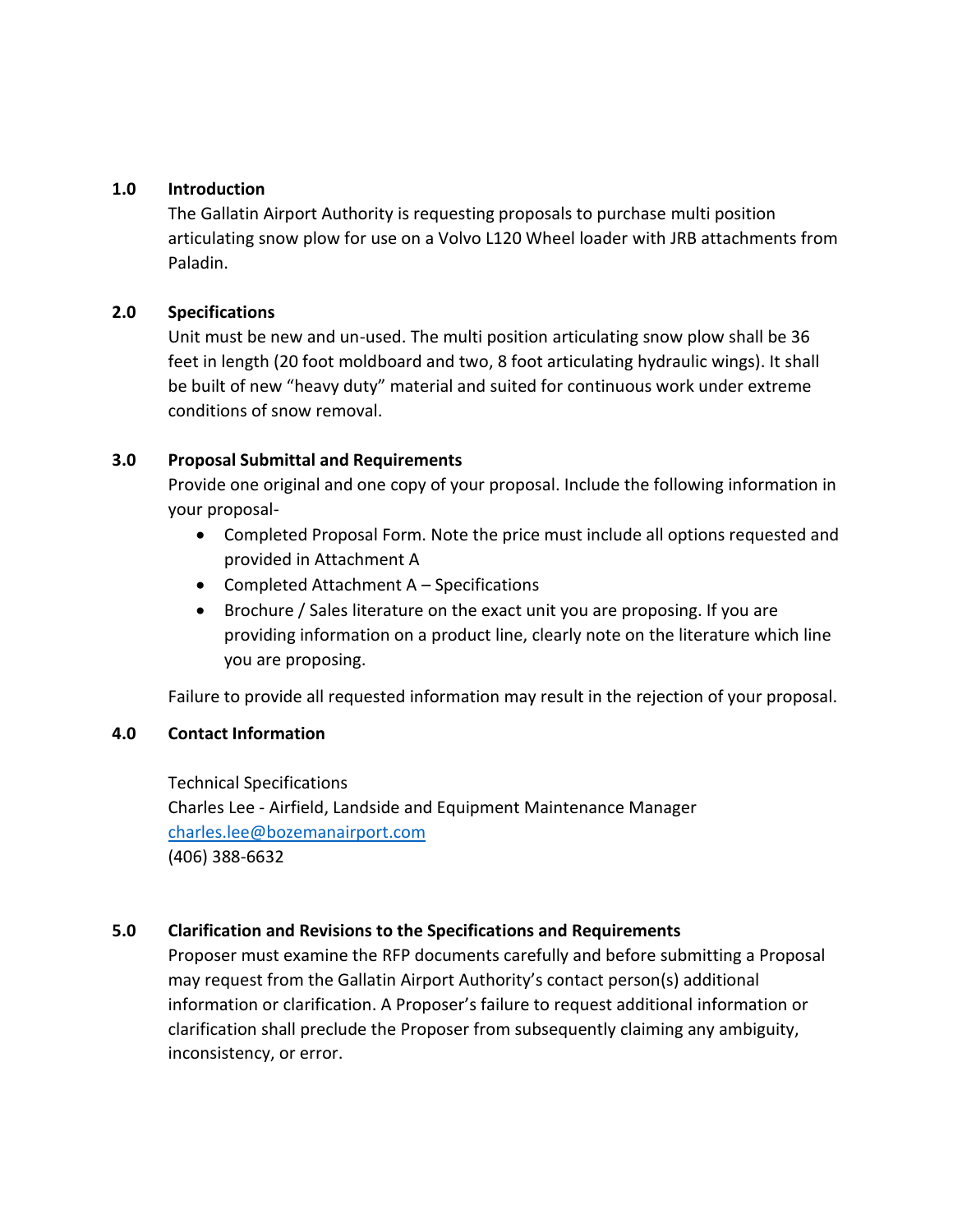The Gallatin Airport Authority will issue responses to inquiries and any other corrections or amendments it deems necessary in written addendum prior to the Proposal due date. Proposers should rely only on the representations, statements or explanations that are contained in this RFP and the written addendum to the RFP. Where there appears to be a conflict between the RFP and any addendum issued, the last addendum issued will prevail.

It is the Proposer's responsibility to assure receipt of all addenda. The Gallatin Airport Authority will post any updates online at [www.bozemanairport.com.](http://www.bozemanairport.com/) Upon posting, such addenda shall become part of the RFP and binding on Proposer(s)

# **6.0 Gallatin Airport Authority Reservation**

The Gallatin airport Authority openly solicits the best possible value on all of our "Request for Proposals" all qualified proposers. The Gallatin Airport Authority reserves the right to accept or reject, any or all proposals, in whole or in part, as deemed in the best interest of the Authority.

- 6.1 This proposal request does not commit the Gallatin Airport Authority to make an award or to pay any costs incurred in the preparation of a proposal in response to this request.
- 6.2 The proposals will become part of the Gallatin Airport Authority's files without any obligation on the Authority's part.
- 6.3 The Proposer shall not offer any gratuities, favors, or anything of monetary value to any official or employee of the Gallatin Airport Authority for any purpose.
- 6.4 The vendor shall report to the Gallatin Airport Authority any manufacturer product price reductions, model changes, and product substitutions. No substitutions are allowed without prior approval from the Gallatin Airport Authority.
- 6.5 The Gallatin Airport Authority has the sole discretion and reserves the right to cancel this proposal and to reject any and all proposals received prior to award, to waive any or all informalities and or irregularities, or to re-advertise with either an identical or revised specification.
- 6.6 The Gallatin Airport Authority reserves the right to request clarifications for any proposal.
- 6.7 The Gallatin Airport Authority reserves the right to select elements from different individual proposals and combine and consolidate them in any way deemed to be in the best interest of the Gallatin Airport Authority.

# **7.0 Closing Date**

Sealed Proposals must be received by Thursday, June 30, 2022 not later than 4:30 p.m. MST.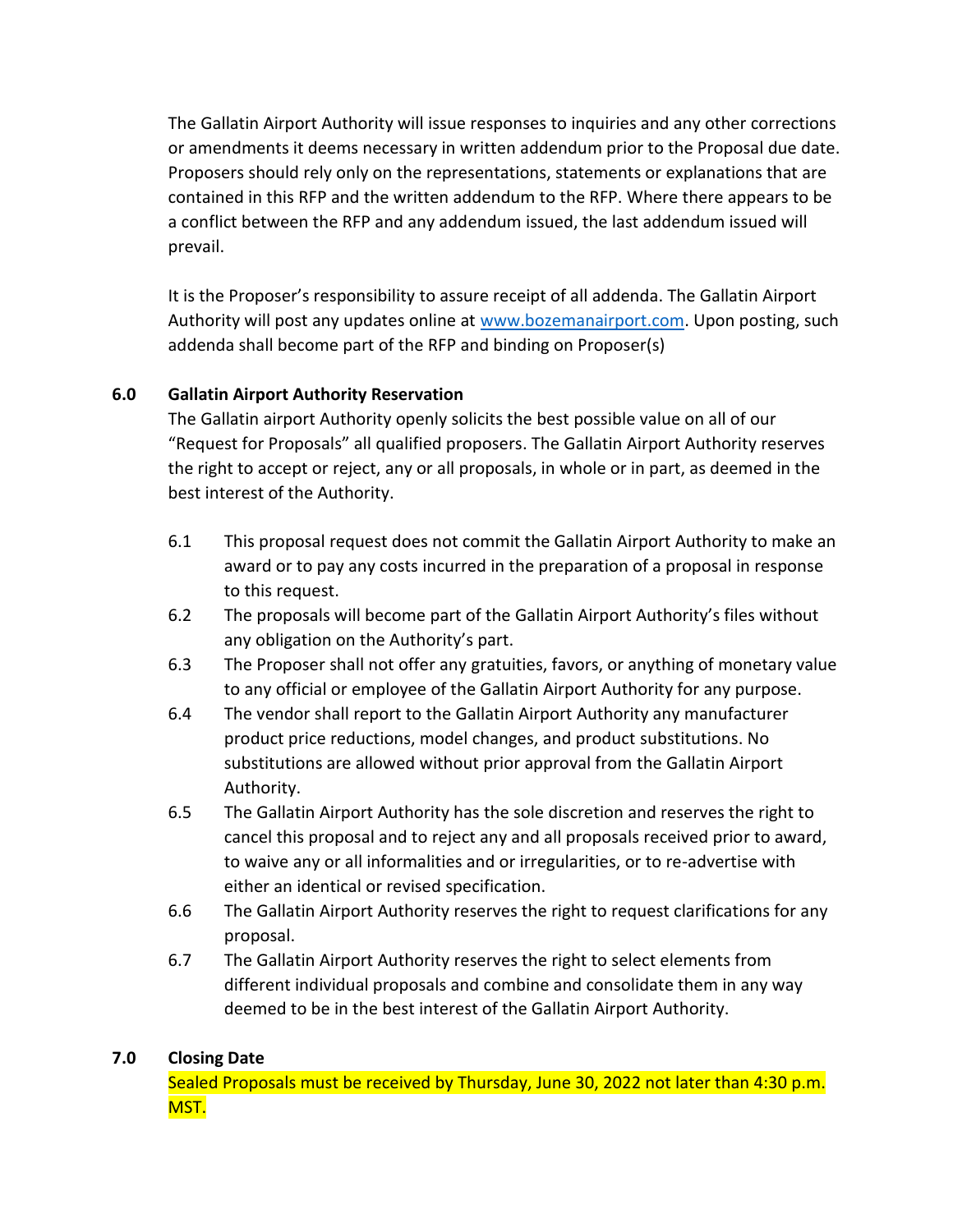### **8.0 Proposal Submittal Address**

Neither fax nor email proposals will be accepted. Only sealed proposals will be acceptable.

Send or deliver proposals with all information requested in Section 3.0 to – Gallatin Airport Authority Attention: Scott Humphrey 850 Gallatin Field Rd, Ste 6 Belgrade, MT 59714

#### **9.0 Taxes**

The Gallatin Airport Authority is exempt from Federal Excise Tax.

## **10.0 Method of Procurement**

The method for the procurement is competitive proposal. After submission of the written proposal, qualified proposers may be requested to make a presentation to a committee responsible for making final recommendations. The process allows for confidential clarifications, negotiations, and revisions.

## **11.0 Venue**

This agreement will be governed and construed according to the laws of the State of Montana. This agreement is performable in Gallatin County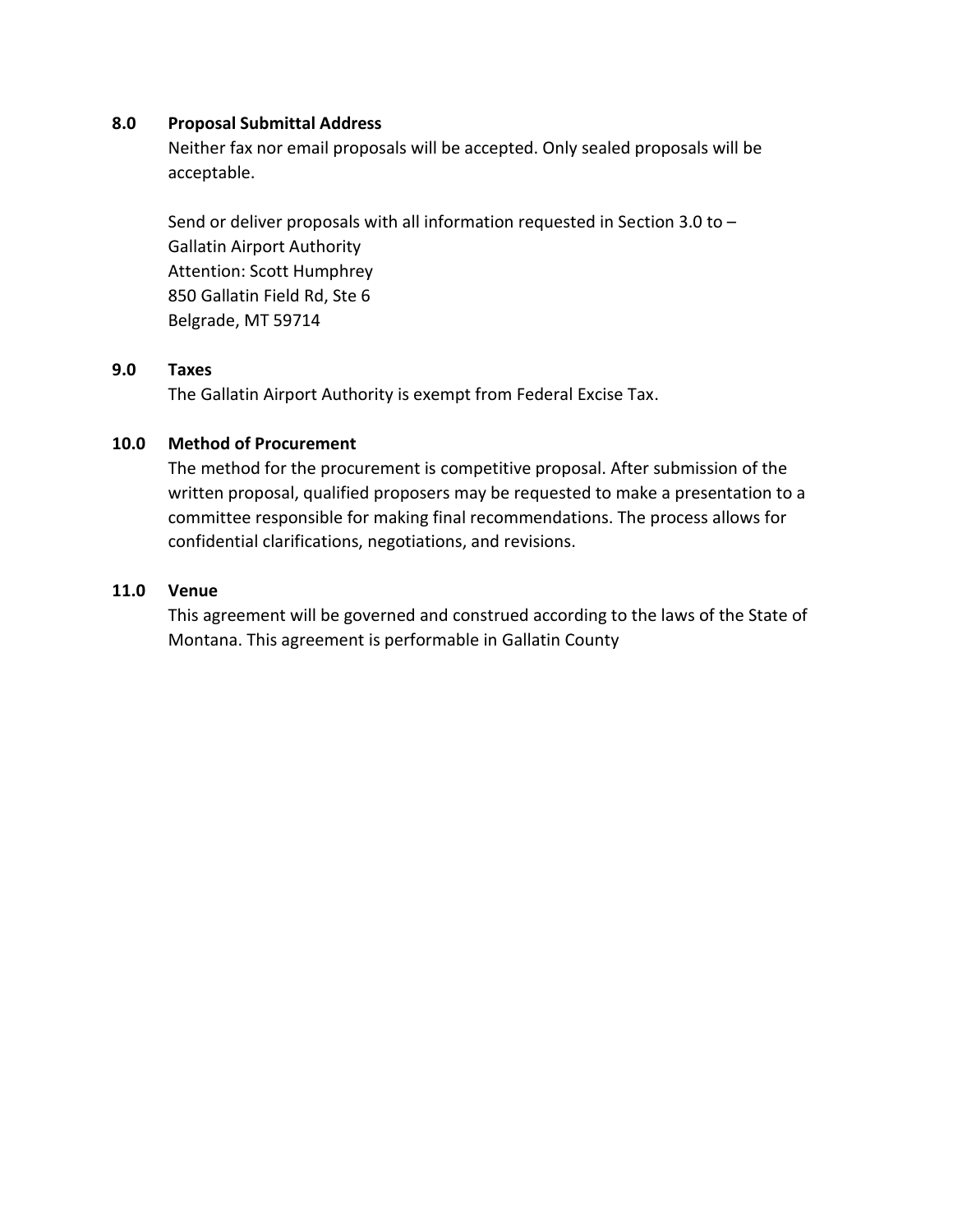| Attachment A - Gallatin Airport Authority 36 Foot Multi Position Articulating Snow Plow Specifications                                                                                                                                                                                                                                                                                                                                                                                                                                                          |               |              |  |
|-----------------------------------------------------------------------------------------------------------------------------------------------------------------------------------------------------------------------------------------------------------------------------------------------------------------------------------------------------------------------------------------------------------------------------------------------------------------------------------------------------------------------------------------------------------------|---------------|--------------|--|
| <b>Requested Minimum Specifications</b>                                                                                                                                                                                                                                                                                                                                                                                                                                                                                                                         | Comply Yes/No | <b>Notes</b> |  |
| The front attachment plow hitch to the loader shall be a loader type quick attach and<br>shall be fitted to the current airport Volvo L120 loader that utilizes JRB attatchments<br>from Palladin. It shall allow easy interchange of the plow and other attachments. It<br>shall be hydraulically operated for plow lift, swing, and cup. The plow moldboard,<br>push frame, swing, lift, and cup must be capable of being completely removed from<br>or attached to the loader. All components of the plow shall be on the plow side of<br>the quick coupling |               |              |  |
| 20' main moldboard width.                                                                                                                                                                                                                                                                                                                                                                                                                                                                                                                                       |               |              |  |
| Wings shall be 96" deep and constructed of CHT400 steel material or approved<br>equal material.                                                                                                                                                                                                                                                                                                                                                                                                                                                                 |               |              |  |
| Clearing width 16' wider than main moldboard width                                                                                                                                                                                                                                                                                                                                                                                                                                                                                                              |               |              |  |
| 48" high moldboard.                                                                                                                                                                                                                                                                                                                                                                                                                                                                                                                                             |               |              |  |
| 30 degree angle on main moldboard.                                                                                                                                                                                                                                                                                                                                                                                                                                                                                                                              |               |              |  |
| Wings shall be operated by four hydraulic cylinders per wing.                                                                                                                                                                                                                                                                                                                                                                                                                                                                                                   |               |              |  |
| Steel trip edge on the main moldboard shall have 24" sections.                                                                                                                                                                                                                                                                                                                                                                                                                                                                                                  |               |              |  |
| Steel trip edge on the wings.                                                                                                                                                                                                                                                                                                                                                                                                                                                                                                                                   |               |              |  |
| Replaceable cutting edge shall be made of CHT400 steel or approved equal.                                                                                                                                                                                                                                                                                                                                                                                                                                                                                       |               |              |  |
| Self- leveling skid shoes on the wings shall be constructed of CHT400 steel or<br>approved equal.                                                                                                                                                                                                                                                                                                                                                                                                                                                               |               |              |  |
| Adjustable lateral floating of the blade.                                                                                                                                                                                                                                                                                                                                                                                                                                                                                                                       |               |              |  |
| Soft drive heavy duty mechanical steel trip edge on the main moldboard.                                                                                                                                                                                                                                                                                                                                                                                                                                                                                         |               |              |  |
| Soft drive heavy duty mechanical steel trip edge on the wings.                                                                                                                                                                                                                                                                                                                                                                                                                                                                                                  |               |              |  |
| Infinite wing adjustment from 0 to 180 degrees.                                                                                                                                                                                                                                                                                                                                                                                                                                                                                                                 |               |              |  |
| Wings shall be made of 3/4" heavy duty CHT400 steel or approved equal.                                                                                                                                                                                                                                                                                                                                                                                                                                                                                          |               |              |  |
| Baked Powder coat Paint.                                                                                                                                                                                                                                                                                                                                                                                                                                                                                                                                        |               |              |  |
| Controls and Wiring shall be provided and shall be constructed to operate with a<br>Volvo L120 loader.                                                                                                                                                                                                                                                                                                                                                                                                                                                          |               |              |  |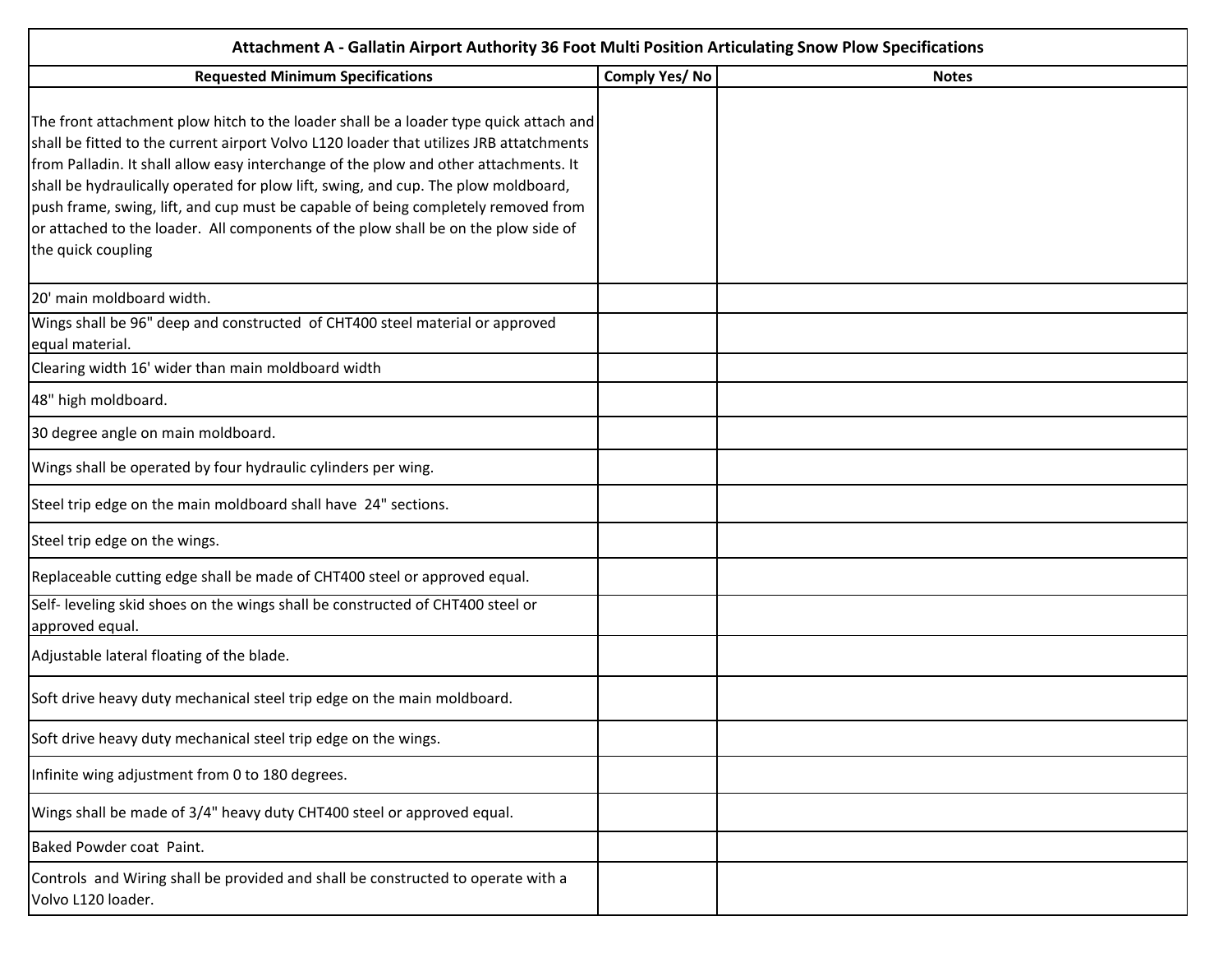| One year parts and labor warranty. Three year warranty on steel wings and<br>moldboard.                                                                                                                                                                                                            |  |              |  |  |
|----------------------------------------------------------------------------------------------------------------------------------------------------------------------------------------------------------------------------------------------------------------------------------------------------|--|--------------|--|--|
| The front attachment plow hitch to the loader shall be a loader type quick attach and<br>shall be fitted to the current airport Volvo L120 loader that utilizes JRB attatchments<br>(Model L120H) C/N 90A 264 from Palladin. It shall allow easy interchange of the<br>plow and other attachments. |  |              |  |  |
| <b>IPROPOSER:</b>                                                                                                                                                                                                                                                                                  |  |              |  |  |
| <b>TOTAL PRICE INCLUDING SHIPPING:</b>                                                                                                                                                                                                                                                             |  |              |  |  |
| <b>IDELIVERY DATE:</b>                                                                                                                                                                                                                                                                             |  |              |  |  |
| <b>ISIGNATURE OF PROPOSER:</b>                                                                                                                                                                                                                                                                     |  | <b>DATE:</b> |  |  |
| <b>ITITLE OF PROPOSER:</b>                                                                                                                                                                                                                                                                         |  |              |  |  |